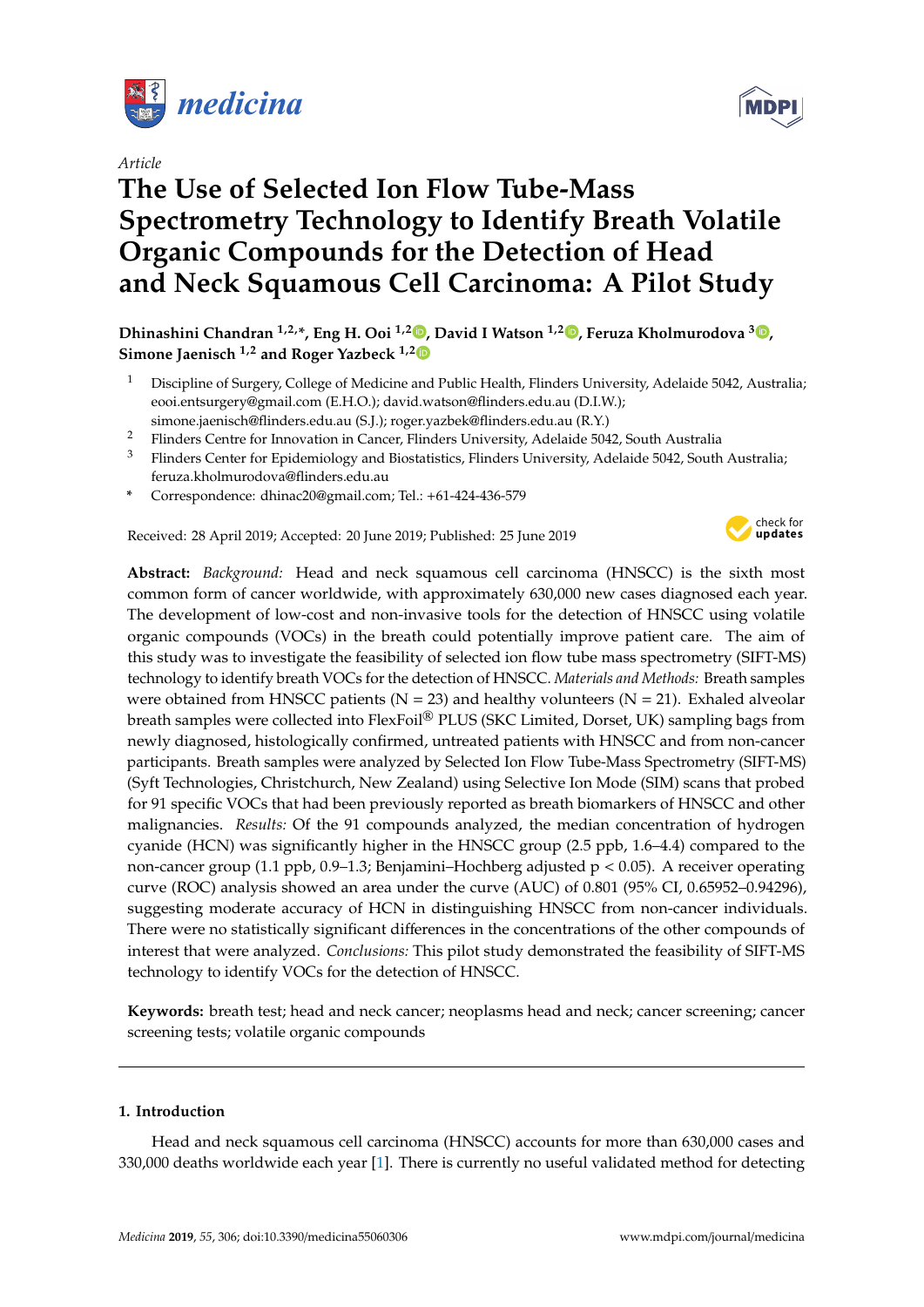HNSCC. Generally the detection and diagnosis of HNSCC relies on specialist surgical assessment and panendoscopy with tissue biopsy performed under general anesthesia [\[2\]](#page-7-1).

Breath analysis represents a non-invasive, rapid, and painless technique that has been investigated for the early detection of cancers [\[3](#page-7-2)[,4\]](#page-7-3) and infection [\[5\]](#page-7-4). A breath-based screening tool could potentially be used by primary care providers for initial investigation when seeing at risk patients for HNSCC. Breath analysis could be used to identify and target patients requiring urgent imaging and expedite referral pathways to a specialist oncology surgeon. A breath analysis tool could also help in the surveillance of patients after treatment of their head and neck cancer. The concept of non-invasive monitoring is demonstrated by the urea carbon-14 breath test to detect the presence of *Helicobacter pylori* and to check that the bacteria has been eradicated in patients after treatment.

Human breath contains a complex mixture of gases that includes oxygen, nitrogen, hydrogen, and trace amounts of volatile organic compounds (VOCs) [\[6\]](#page-7-5). Identified as the chemical byproducts of normal cell metabolism, VOCs are present in exhaled breath and bio fluids such as blood, saliva, sweat, and urine [\[7\]](#page-8-0). Emerging research has identified breath VOCs as potential non-invasive biomarkers for HNSCC [\[3,](#page-7-2)[4,](#page-7-3)[8](#page-8-1)[–12\]](#page-8-2), breast [\[13–](#page-8-3)[16\]](#page-8-4), gastro-esophageal [\[17\]](#page-8-5), and lung cancers [\[18](#page-8-6)[–20\]](#page-8-7).

Recent studies, using technologies such as Electronic Nose (E-Nose) [\[9,](#page-8-8)[12\]](#page-8-2), Gas Chromatography-Mass Spectrometry (GC-MS) [\[3](#page-7-2)[,4\]](#page-7-3), Proton Transfer Reaction-Mass Spectrometry (PTR)-MS [\[10\]](#page-8-9), and Solid-Phase Microextraction (SPME)-MS [\[8\]](#page-8-1) in HNSCC have demonstrated the diagnostic utility of breath VOCs to distinguish patients with HNSCC from non-cancer individuals. The aim of this pilot study was to investigate the use of Selected Ion Flow Tube-Mass Spectrometry (SIFT-MS) technology to identify breath volatile organic compounds for the detection of head and neck squamous cell carcinoma.

## **2. Materials and Methods**

This was a prospective cohort study comparing exhaled breath compounds in patients with HNSCC to exhaled breath compounds from non-cancer individuals. Ethics approval was obtained from the Southern Adelaide Local Health Network Human Ethics Committee (HREC/16/SAC/70 66.16) on the 29th of April 2016. (Site Specific Application (SSA) reference number is SSA/16/SAC/76.). Participants were recruited through the Department of Otolaryngology and Head and Neck Surgery at Flinders Medical Centre (FMC) and the Royal Adelaide Hospital (RAH), from May 2016 to November 2016.

## *2.1. Patient Recruitment*

The HNSCC group was defined as patients with histologically confirmed SCC of the larynx, hypopharynx, oropharynx, and oral cavity prior to beginning treatment for their cancer. Participants in the non-cancer group were over 18 years of age and consisted of healthy volunteers with no previous history of cancer.

Participants with recurrent HNSCC, post-treatment of prior HNSCC, or concurrent other cancers were excluded from this study. Those with diabetes mellitus were also excluded, as breath biomarkers of oxidative stress have been found to be significantly elevated in the breath of individuals with type 1 and 2 diabetes mellitus [\[21\]](#page-8-10). All participants were asked to complete a questionnaire which included; age, gender, weight, medical history, smoking and alcohol history, and dietary history. Smoking status was defined as never smoked, ex-smoker, or current smoker.

#### *2.2. Breath Collection and Sampling*

Breath samples were collected into 4 ply 3 L FlexFoil (SKC Ltd., Pennsylvania, USA) breath analysis bags via a single polypropylene fitting. Before use, bags were flushed with nitrogen gas a minimum of seven times to remove phenol and other background VOCs associated with the bags. A new FlexFoil bag was used for each participant. The FlexFoil sample bags were chosen due to the sample storage stability for up to 24 h and low background VOC content. A room air sample was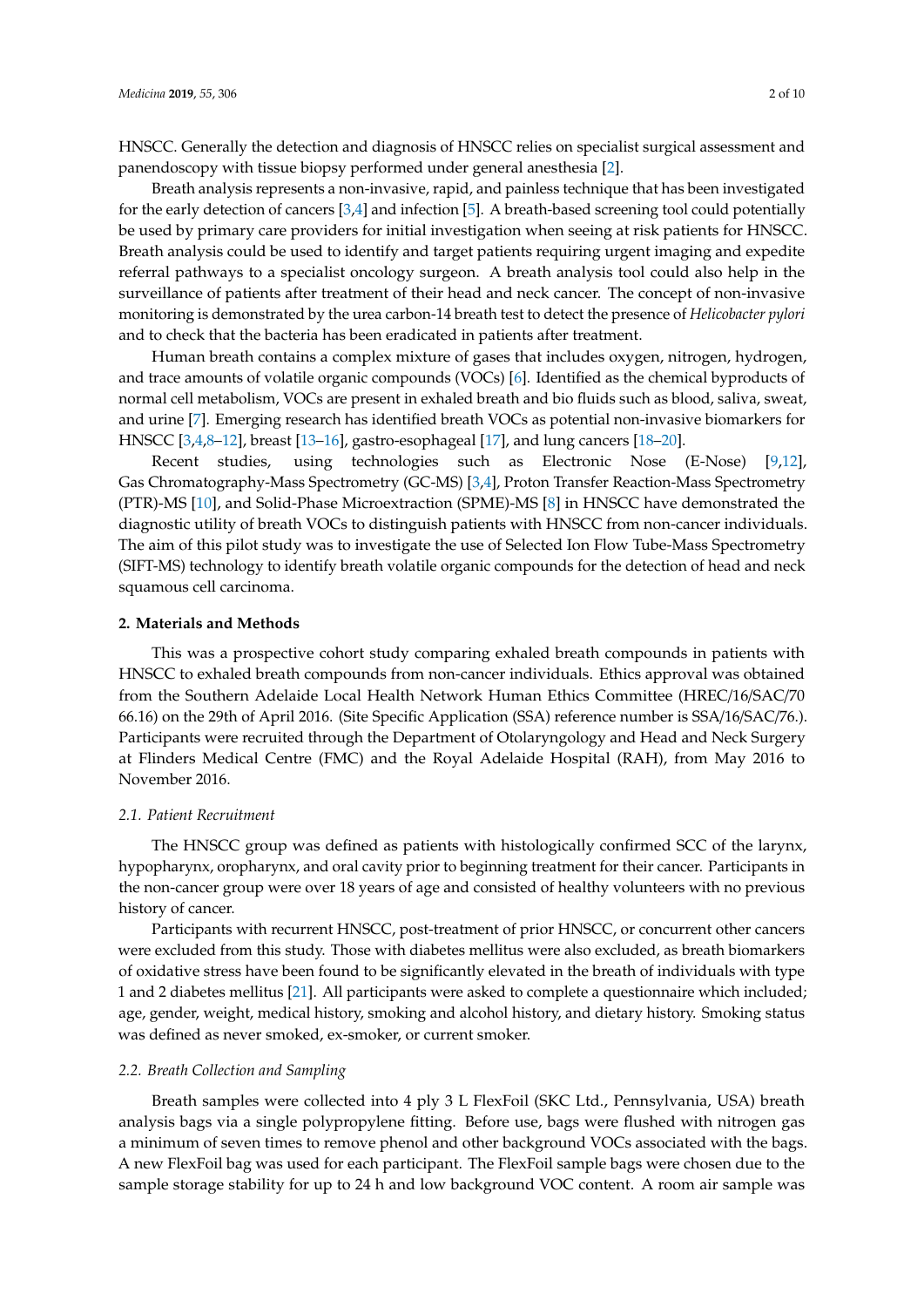collected concurrently with each breath sample to account for non-endogenous VOCs that may be present in the environment. Room air samples were collected using a gas tight glass syringe, and then transferred to a flushed Flex Foil bag using polytetrafluoroethylene (PTFE) tubing.

All participants were required to fast and abstain from smoking for a minimum of 6 h prior to breath collection. Breath collection was performed in seated position via a single deep nasal inhalation, followed by complete exhalation through their mouth into the collection bag. FlexFoil bags were transported in a thermal insulator bag for immediate transport and analysis in the breath laboratory. In situations where more than one breath sample was collected from multiple participants on the day, the sealed bags were stored in a 37 ◦C dry incubator for a maximum of 3 h before analysis by SIFT-MS.

# *2.3. Breath Analysis*

Breath samples were analyzed by SIFT-MS (Syft Technologies, Christchurch, New Zealand) using a full spectral MASS scan. This mass scan was set to measure all 723 product ions with masses ranging from 10 to 250 atomic mass units (amu) over 50 cycles. Selective Ion Mode (SIM) scans were then used to probe for 91 specific VOCs that had been previously reported as breath biomarkers of HNSCC and other malignancies (Table [1\)](#page-3-0). The product ion masses of interest were first selected from the Syft Compound Library. SIM scans were further refined by eliminating compounds with low reaction rates and abundances (branching ratios) and those that conflicted with other target compounds. In order to maximize the sensitivity of the target compound quantitation, we aimed to retain the maximum number of non-conflicting product masses within a SIM scan. The concentrations of the VOCs of interest (in parts per billion volume) were then statistically analyzed to identify compounds that were significantly different between the HNSCC and non-cancer groups.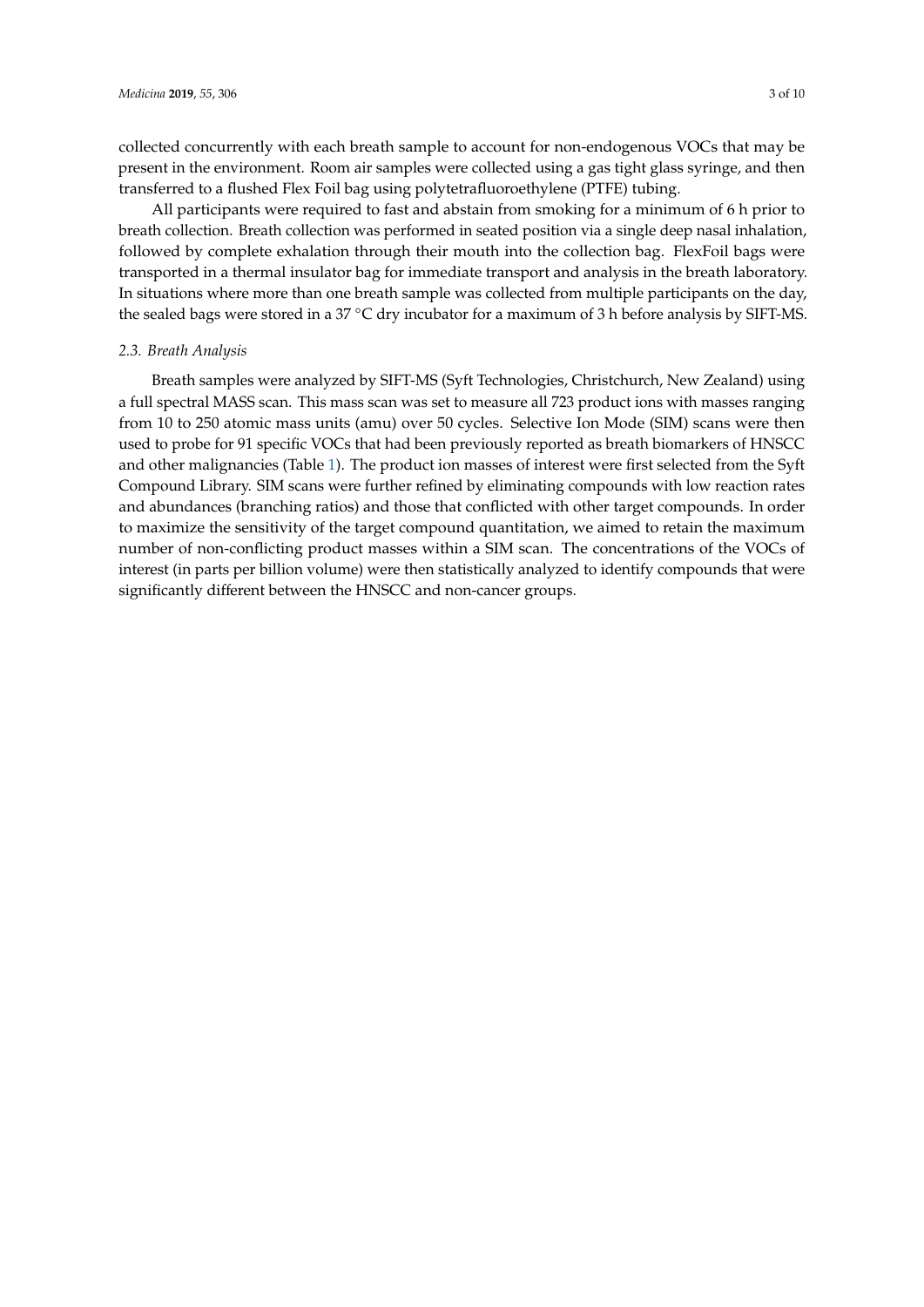<span id="page-3-0"></span>

| <b>HNSCC</b> associated VOCs         | Lung Cancer associated VOCs | Liver Disease associated VOCs    |  |
|--------------------------------------|-----------------------------|----------------------------------|--|
| 2,2-dimethylpropanoic acid           | 3-methylhexane              | dimethyl sulfide                 |  |
| ethanol                              | methanol                    | formic acid                      |  |
| undecane                             | p-xylene                    | methyl mercaptan                 |  |
| limonene                             | methanol                    |                                  |  |
| 1-octene                             | hexan-2-ol                  | <b>Infection associated VOCs</b> |  |
| butanone                             | 1-propanol                  | ammonia                          |  |
| acrylonitrile                        | acetophenone                | hydrogen cyanide                 |  |
|                                      | benzoic acid                | indole                           |  |
| <b>Colorectal Cancer associated</b>  | cyclohexanone               |                                  |  |
| <b>VOCs</b>                          | dodecane                    | <b>Halitosis</b>                 |  |
| isopentane (colorectal cancer)       | benzene                     | isopropylamine                   |  |
| 2-methoxy-2-methyl butane            | 2-methylpentane             | trimethylamine                   |  |
| 2-methylbutanoic acid                | 3-hexanone                  | 3-methylindole                   |  |
| decanal (colorectal cancer)          | propanoic acid              | 1,5-diaminopentane               |  |
| N2 isopentane                        | decane                      | Freon 113                        |  |
| methylcyclohexane                    | toluene                     | acetoin                          |  |
| methylcyclopentane                   | 1,2,4-trimethylbenzene      | 1,6-dihydrocarveol               |  |
|                                      | methylcyclopentane          | N2 1,1-dichloroethane            |  |
| <b>Breast cancer associated VOCs</b> | propylbenzene               |                                  |  |
| 2-propanol (breast cancer)           | heptanal                    | Inflammatory bowel disease       |  |
| isobutanoic acid (breast cancer)     | pentane                     | associated VOCs                  |  |
| acetic acid (breast cancer)          | hexanal                     | hydrogen sulfide                 |  |
| N22-methylundecanal                  | acetone                     | dimethyl disulfide               |  |
| tridecane                            | heptanal                    | ammonia                          |  |
| longifolene                          | styrene                     | N2 butanoic acid                 |  |
| cyclopropane                         | decane                      | Isobutanoic acid                 |  |
| 1,3-butadiene                        | isoprene                    | 1,4-diaminobutane                |  |
| 1,4-benzoquinone                     | formaldehyde                |                                  |  |
|                                      | isooctane                   |                                  |  |
| Gastric cancer associated VOCs       | furan                       |                                  |  |
| methyl n-propyl sulfide              | N2 m-xylene                 |                                  |  |
| pentanal (gastric cancer)            | 2,3-butanediol              |                                  |  |
| pentanoic acid                       | camphor                     |                                  |  |
| furfural                             | ethane                      |                                  |  |
| 4-methyloctanoic acid                | 3-methylbutanoic acid       |                                  |  |
| nonanal                              | 3-methylhexane              |                                  |  |
| octanal                              | acetophenone                |                                  |  |
|                                      | methyl isobutyl ketone      |                                  |  |

**Table 1.** VOCs selected for SIM scan analysis of breath samples.

The SIM scans consisted of VOCs that had been previously linked with cancers and other biological processes such as infection and inflammatory processes [\[22](#page-8-11)[–24\]](#page-8-12). Head and Neck Squamous Cell Carcinoma (HNSCC), Volatile Organic Compounds (VOCs), Selective Ion Mode (SIM).

## *2.4. Statistical Analysis*

Statistical analysis was performed with the IBM SPSS statistics version 20 (SPSS Inc, Chicago, IL, USA) and Stata version 15.1 (Stata Corp, College Station, Texas, USA). Data was expressed as medians and interquartile ranges, or frequencies, as appropriate. Demographics, smoking, and alcohol-related data between the groups were analyzed using the Mann–Whitney U and Chi square tests. The SIM scan data was analyzed with the Mann–Whitney U test. Type I error from multiple hypothesis testing was addressed with False Discovery Rate correction using the Benjamini–Hochberg adjusted p-value cutoff of  $\leq 0.05$ . The performance of discriminating VOCs was assessed using the area under the receiver operating characteristic (ROC) curve. Logistic regression analysis was used to evaluate the association between HNSCC and HCN and was adjusted for age and gender. Results are reported as odds ratios and 95% confidence intervals (CI). The type 1 error rate was set at  $p < 0.05$ .

## **3. Results**

## *3.1. Demographics and Patient Characteristics*

Breath samples were collected from patients with HNSCC ( $N = 23$ ) and non-cancer volunteers  $(N = 21)$ . The baseline characteristics of the participants are summarized in Table [2.](#page-4-0) There were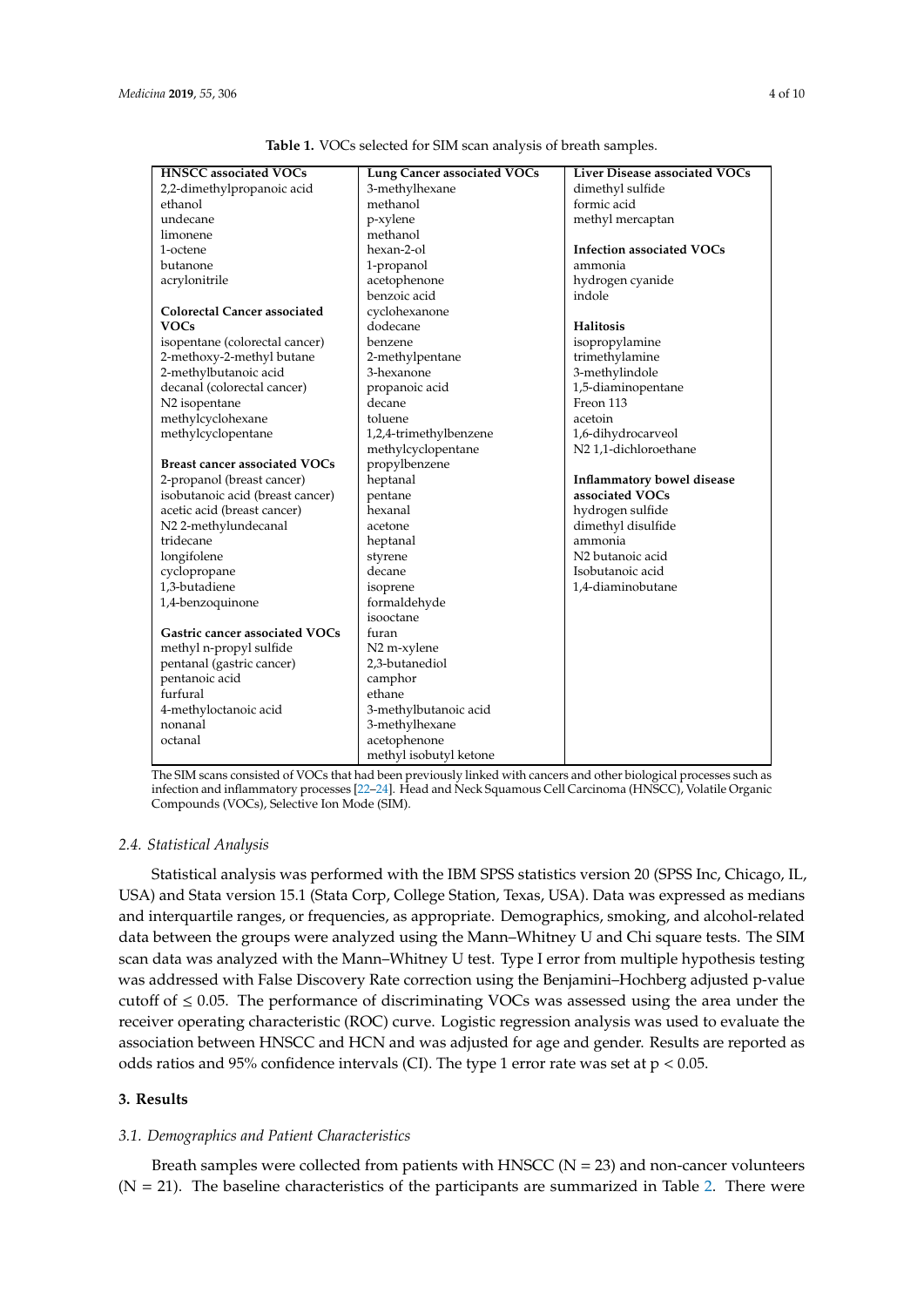significant differences in the distribution of age, gender, smoking, and alcohol consumption between the two groups. The HNSCC group was predominantly male and significantly older than the non-HNSCC group (Table [2\)](#page-4-0). The median smoking pack years and alcohol intake per week were significantly higher amongst the patients with HNSCC compared to the non-cancer subjects (Table [2\)](#page-4-0). The HNSCC sub-sites used in this study were the oral cavity  $(N = 4)$ , oropharynx  $(N = 8)$ , larynx  $(N = 8)$ , and hypopharynx  $(N = 3)$ . The stages (AJCC 7th edition) according to tumor site are summarized in Table [3.](#page-4-1) Oropharyngeal and laryngeal SCCs were the most common within the cohort.

<span id="page-4-0"></span>

| Factor                                                    | Level   | Non-Cancer          | <b>HNSCC</b>        | p-Value                 |
|-----------------------------------------------------------|---------|---------------------|---------------------|-------------------------|
| N                                                         |         | 21                  | 23                  |                         |
| P16 status (positive)                                     |         | ٠                   | 9                   |                         |
| Age, median (IQR)                                         |         | 52 (41,60)          | 61.5(52.5,65.3)     | $0.030 +$               |
| Gender                                                    | F       | $13(62\%)$          | 3(13%)              | $< 0.001$ <sup>*</sup>  |
|                                                           | M       | 8(38%)              | 20(87%)             |                         |
| Height (cm), median (IQR)                                 |         | 165.5 (162.4,172.0) | 172.0 (162.0,180.0) | 0.25                    |
| Weight (kg), median (IQR)                                 |         | 75.0 (68.3,84.0)    | 73.0 (61.0,93.0)    | 0.91                    |
| <b>Smoking Status</b>                                     | Never   | 9(43%)              | 3(13%)              | 0.057                   |
|                                                           | Ex      | 8(38%)              | 10(43%)             |                         |
|                                                           | Current | 4(19%)              | 10(43%)             |                         |
| Smoking (pack years), median<br>(IOR)                     |         | 1.0(0.0, 20.0)      | 39.0 (25.0,52.0)    | ${<}0.001$ <sup>§</sup> |
| Alcohol intake (AUS standard<br>drink)/week, median (IOR) |         | 1.0(0.0.4.0)        | 6.0(0.0,21.0)       | $0.019$ <sup>§</sup>    |
| Hydrogen cyanide (74-90-8),<br>median (IOR)               |         | 1.1(0.9, 1.3)       | 2.5(1.6.4.4)        | ${<}0.001$ <sup>§</sup> |

**Table 2.** Demographics and patient characteristics.

<span id="page-4-1"></span>Values expressed as n (%), except where otherwise indicated. <sup>a</sup> Values expressed as median (range). HNSCC = head and neck squamous cell carcinoma; U = unit of alcohol, 1 unit is approximately 10 g of alcohol. <sup>+</sup> t test, § Mann–Whitney U Test, \* Chi square test.

| <b>Cancer Site</b> | <b>Number of Cases</b> |      | <b>Stage</b> |
|--------------------|------------------------|------|--------------|
|                    |                        | 1/11 | 111/1V       |
| Oral Cavity        |                        | 3    |              |
| Oropharynx         |                        | O    |              |
| Larynx             |                        |      |              |
| Hypopharynx        |                        |      |              |

**Table 3.** HNSCC subsites and stages.

## *3.2. Breath VOCs Identified by SIM Scan*

The 91 volatile organic compounds (VOCs) that had been previously associated with HNSCC and other malignancies were quantified in the breath of HNSCC and non-cancer groups by SIM scan methods. The median concentration of HCN was significantly higher in the HNSCC group (4.62 ppb, 2.21–7.82) compared to the non-cancer group (3.73 ppb, 1.46–6.80; Benjamini–Hochberg adjusted  $p \le 0.05$  at FDR of 6%) (Table S1). When HCN was measured specifically in room air samples, the median concentration was 2.92 ppb (1.51–3.95). No other differences in breath VOC concentrations were found between groups.

# *3.3. The Accuracy and E*ff*ectiveness of HCN as a Biomarker for HNSCC*

A basic receiver operating curve (ROC) analysis was performed to investigate the optimum combination of sensitivity and specificity of HCN as a potential biomarker of HNSCC. This showed an area under the curve (AUC) of 0.801 (95% CI, 0.65952–0.94296), suggesting moderate accuracy of HCN in distinguishing HNSCC from non-cancer individuals (Figure [1\)](#page-5-0). The cut-off value, negative predictive value (NPV), positive predictive value (PPV), sensitivity, and specificity are presented in Table [4.](#page-5-1) The area under the curve (AUC) for adjusted analysis was 0.849. Odds ratios were borderline significant for HCN and gender (female as reference),  $OR = 1.85$  ( $p = 0.050$ ) and  $OR = 5.68$  ( $p = 0.041$ ) respectively.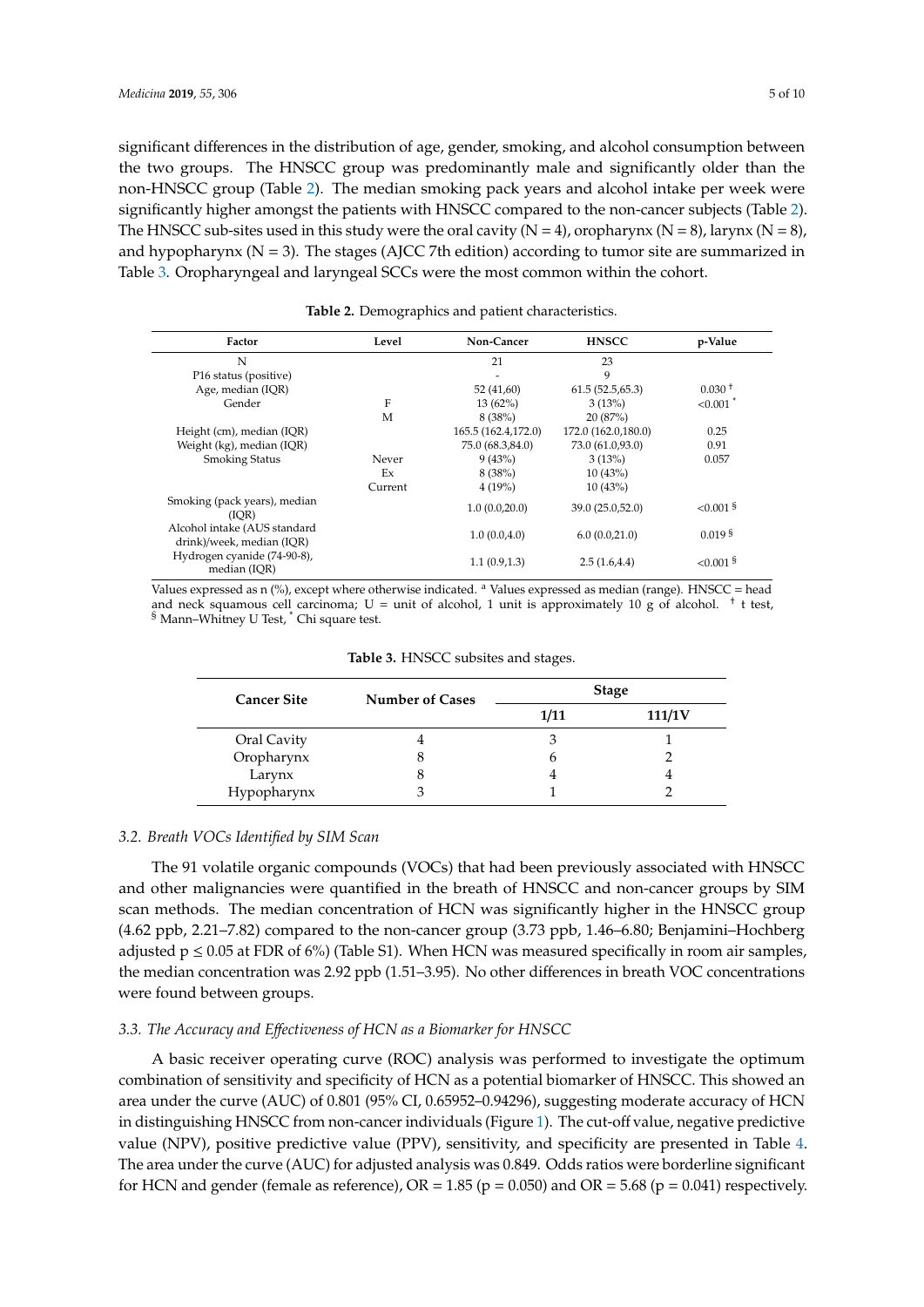<span id="page-5-0"></span>

<span id="page-5-1"></span>**Figure 1.** Receiver operating curve **(**ROC) curve for the ability of HCN to discriminate between the **Figure 1.** Receiver operating curve (ROC) curve for the ability of HCN to discriminate between the breath of Head and Neck Squamous Cell Carcinoma (HNSCC) and non-cancer individuals. breath of Head and Neck Squamous Cell Carcinoma (HNSCC) and non-cancer individuals.

**Table 4.** Diagnostic discrimination analysis of HCN.

| Cut-off<br>Value | <b>AUC</b> | Sensitivity (%) | Specificity (%) | $NPV$ (%) | PPV $(\% )$ |
|------------------|------------|-----------------|-----------------|-----------|-------------|
| 1.25             | 0.801      | 91              | 76              | 88.6      | 80.4        |

AUC = Area under the curve; NPV = Negative Predictive Value; PPV = Positive Predictive Value.

# **4. Discussion**

This pilot study is the first study to demonstrate that SIFT-MS technology can identify VOCs in HNSCC and non-HNSCC patients. SIFT-MS is an analytical technique that was developed by David Smith and Patrik Spanel for precise and accurate real time quantification of trace gases in air [\[25\]](#page-8-13). SIFT-MS technology involves chemical ionization of the breath sample with precursor ions,  $H_3O^+$ ,  $NO<sup>+</sup>$ , or  $O_2<sup>+</sup>$  [\[25\]](#page-8-13). This reaction results in the formation of product ions, which are analyzed by a mass spectrometer to identify and quantify VOCs [\[25\]](#page-8-13). The ability to provide instant quantification of all the analytes in a sample is a major beneficial advantage of SIFT-MS. Furthermore, since its inception, SIFT-MS has evolved from a large lab-based instrument to a smaller, readily transportable instrument [\[26\]](#page-8-14). SIFT-MS has promising potential to be used in the clinical setting, owing to its rapid ability to identify and quantify specific VOCs.

To date, various other breath analysis technologies have been used in the detection of HNSCC. These techniques include off-line sampling analysis via Gas Chromatography-Mass Spectrometry (GC-MS) [\[4\]](#page-7-3), and other real-time analytical techniques such as PTR-MS [\[10\]](#page-8-9) and E-Nose [\[9\]](#page-8-8). The E-Nose, used in the majority of HNSCC studies published to date  $[9,11,12]$  $[9,11,12]$  $[9,11,12]$ , is based on a combination of chemical sensor arrays and pattern recognition algorithms and thus, cannot distinguish specific VOCs. Unfortunately, the target VOCs used to build the E-Nose, are not reported in the literature,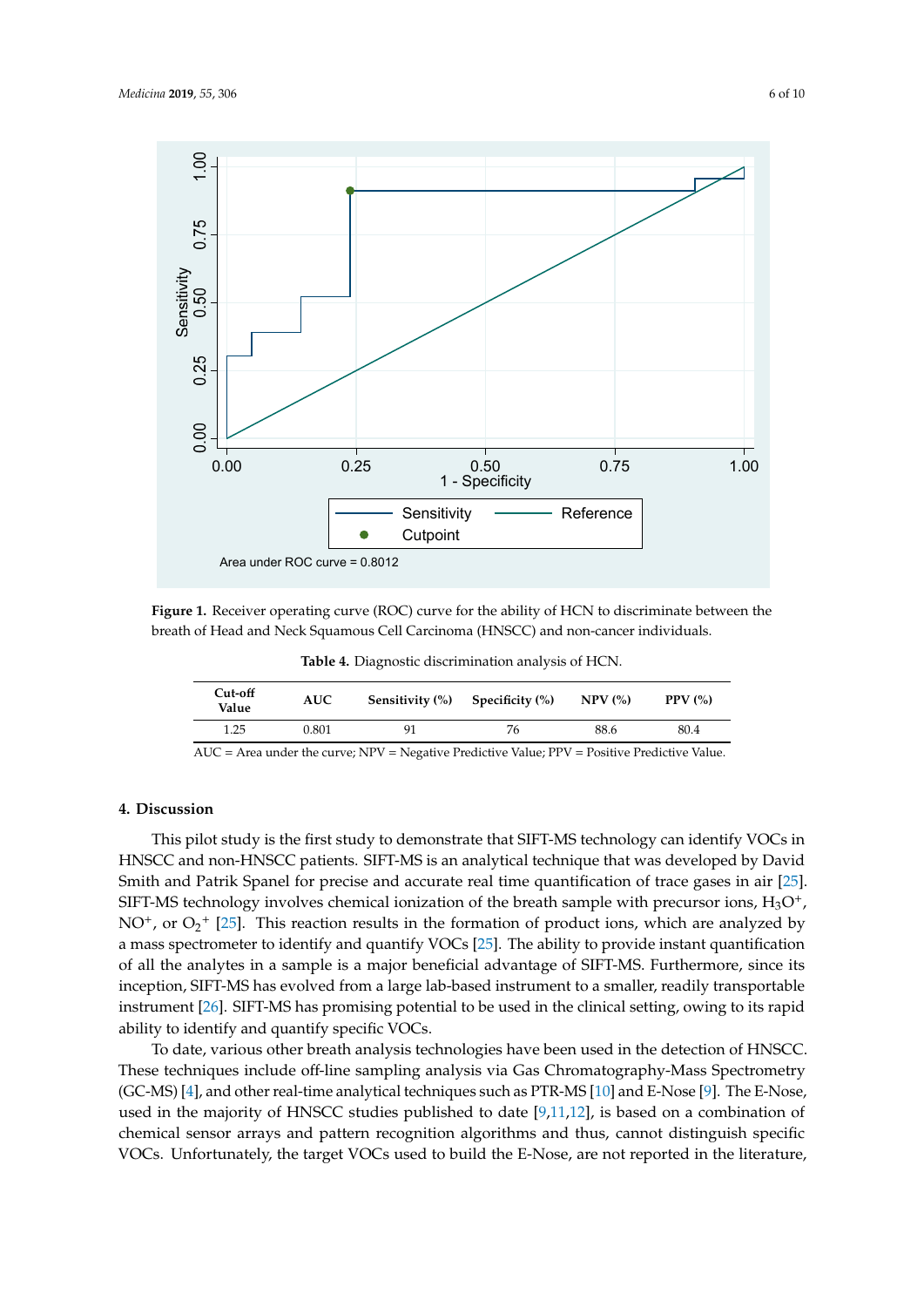preventing direct comparison with our study. GC-MS, the second most common technology used in similar studies, has high sensitivity and compound resolution [\[27\]](#page-8-16).

Our results show that SIFT-MS technology could be used to identify potential breath biomarkers for the non-invasive detection of HNSCC. Using SIFT-MS SIM scan analysis, HCN was found at significantly higher concentrations in the breath samples of HNSCC patients compared to non-cancer controls. There were no other differences found between groups for the other breath VOCs measured in this study. VOCs previously associated with HNSCC in the literature  $[3,4,8]$  $[3,4,8]$  $[3,4,8]$  (mainly hydrocarbons, alkanes, alkanes, and nitriles) were not elevated above the levels of the non-cancer group in this study, which could be attributed to several factors, including different study methodology, patient groups, analytical technologies, breath sampling techniques, patient demographics, and geographical factors. Our findings using SIFT-MS add to the growing body of evidence on the detection of VOCs in HNSCC. Over the last three decades, several studies have also demonstrated the diagnostic potential of breath VOCs in the detection of lung, breast, colorectal, esophageal, and gastric cancers [\[23\]](#page-8-17). A recently published systematic review and meta-analysis on the accuracy of phase 1 biomarker studies that identified potential VOCs in the detection of various cancers (breast, thyroid, lung, gastric, head and neck, mesothelioma, colorectal, and esophagogastric) reported an accuracy of 0.94 (AUC), sensitivity of 79% (95% CI, 77–81%), and specificity of 89% (95% CI, 88–90%) [\[24\]](#page-8-12). This study suggested standardizing breath collection and validation methods in future multicenter trials.

The finding of elevated HCN in the HNSCC compared to the non-cancer group is a novel finding. HCN is found both in the environment and in human breath. In the environment, it is mainly a product of biomass burning, industrial processes, vehicle exhaust, and cigarette smoke [\[28\]](#page-9-0). HCN is also produced through several biological processes in plants, fruits, and vegetables [\[28\]](#page-9-0). In humans, HCN is present at low (parts per billion) volumes in the exhaled breath of the general population and has been associated with metabolic pathways affecting cellular respiration in the human body [\[29\]](#page-9-1). Cyanides are well absorbed via the gastrointestinal tract or skin and rapidly metabolized via the respiratory tract. Approximately 80% of absorbed HCN is metabolized to thiocyanate in the liver by mitochondrial sulfur transferase enzymes [\[28\]](#page-9-0). Mutations in mitochondrial DNA affecting cytochrome oxidase of the cellular respiratory complex have been reported in HNSCC patients; however, the exact role of mitochondrial mutations in the development of HNSCC is unknown [\[30\]](#page-9-2). In our study, exogenous compounds from the diet and cigarette smoke were minimized by fasting and abstaining from cigarettes and alcohol for a minimum of 6 h prior to breath collection. The 3 L FlexFoil bags allowed for a mixed alveolar air sample to be collected in a single, forced exhalation, minimizing the concentration of the dead space air component. Room air samples were also collected from all locations where breath sampling was performed to account for ambient air contaminants. We speculate that the higher levels of HCN in HNSCC found in this study could be related to this enzymatic pathway through mitochondrial DNA mutations. Hence, the link between HCN and cytochrome oxidase in the potential pathogenesis of HNSCC is an area that could be explored further.

HCN in exhaled breath may have also been produced by changes in the oral microbiome. In humans, HCN may be produced by microorganisms such as proteobacteria and fungi and is thought to be derived from the metabolism of methylene carbon of glycine [\[31\]](#page-9-3). Elevated HCN levels have been detected in the breath of adults and children with cystic fibrosis and *Pseudomonas aeruginosa* infection [\[31\]](#page-9-3). In HNSCC, high rates (32.7%) of *Pseudomonas bacteremia* have been reported in patients with oral cavity SCCs undergoing chemo-radiotherapy [\[32\]](#page-9-4). Hence, it could be speculated that an altered microbiome with *Pseudomonas aeruginosa* presence in HNSCC patients could, in part, explain the observation of elevated HCN in HNSCC patients.

Age, gender, and smoking habits were significantly different between the HNSCC and non-cancer groups in this study. This is because HNSCC is primarily a disease which involves an older male population with major risk factors of tobacco and alcohol consumption [\[33\]](#page-9-5). Matching of participants to age, gender, and smoking proved to be challenging, as the majority of the HNSCC patients were above the age of 55 years old, predominantly male, and heavy smokers compared to the non-cancer group.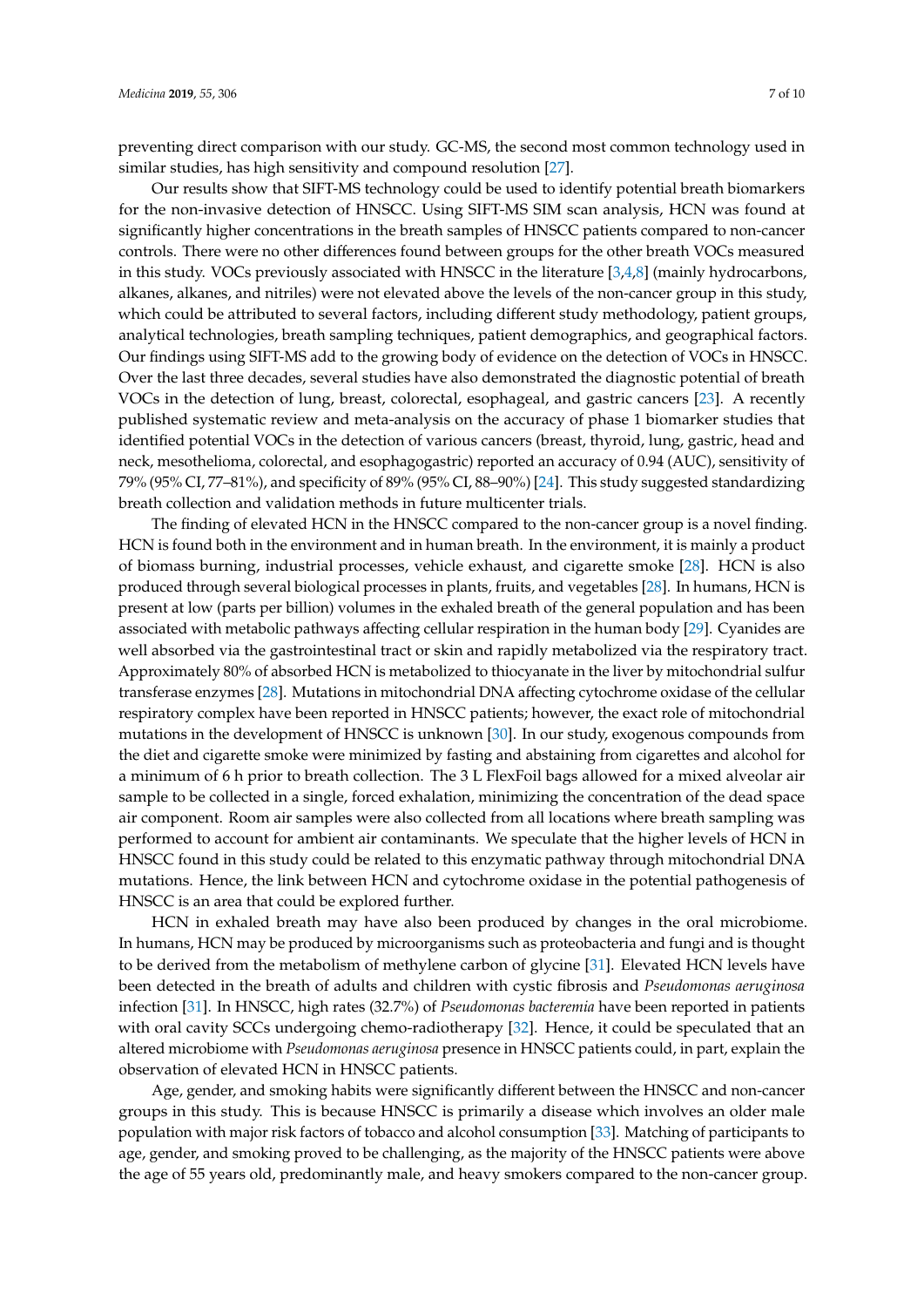The majority of HNSCC patients in our pilot study lived alone and belonged to a lower socioeconomic group. Hence, matching of dietary and lifestyle factors by using the spouse as a non-cancer control was difficult to achieve. Furthermore, there is insufficient evidence to suggest that the patient characteristics of age and gender could have affected the breath VOC profiles in this study [\[29,](#page-9-1)[34\]](#page-9-6). Future clinical studies with a larger number of participants and incorporating regression models will be needed to accurately investigate the impact of patient characteristics, smoking, stage, tumor sub-site, and HPV on breath VOC profiles in HNSCC.

This pilot study has demonstrated the feasibility of breath testing in a clinical environment using SIFT-MS. However, the small sample size and patient heterogeneity, particularly in smoking habits, tumor subsite, and stages of HNSCC, are acknowledged as limitations of this study. The challenge associated with matching smoking habits between non-cancer and HNSCC patient groups has been discussed above. Heterogeneity in tumor subsite and stage were accepted as potential confounding factors. The association between HCN and patient characteristics were not evaluated due to the small sample size. Hence, we are cautious to propose that HCN alone is suitable as a detection breath biomarker for HNSCC due to the small sample size and limitations in terms of matching the patient group to a non-cancer cohort. However, our study shows that SIFT-MS technology can be used to identify breath VOCs in HNSCC patients.

# **5. Conclusions**

Breath biomarkers are a promising non-invasive approach for the detection of HNSCC and surveillance after treatment. Further research with larger patient numbers and non-cancer subjects more closely matched to the patients is required to gain a deeper understanding of the confounding effects of patient characteristics to aid the development of a population-based detection test for HNSCC.

**Supplementary Materials:** The following are available online at http://[www.mdpi.com](http://www.mdpi.com/1010-660X/55/6/306/s1)/1010-660X/55/6/306/s1, Table S1: Median Values of all Volatile Organic Compounds.

**Author Contributions:** Authors involved in conceptualization were R.Y., D.C., and E.H.O. The methodology was designed by R.Y. Data collection and formal analysis was carried out by D.C. and S.J. Statistical analysis by F.K. Writing—original draft preparation, D.C.; writing—review and editing, D.C. The supervisors in this study were R.Y., D.I.W., and E.H.O.

**Funding:** This research received no external funding.

**Acknowledgments:** We would like to Michelle Parsons (Flinders University) for her assistance in processing breath samples, maintaining the SIFT-MS, and flushing FlexFoil bags prior to use.

**Conflicts of Interest:** The authors declare no conflict of interest.

#### **References**

- <span id="page-7-0"></span>1. Bray, F.; Ferlay, J.; Soerjomataram, I.; Siegel, R.L.; Torre, L.A.; Jemal, A. Global cancer statistics 2018: GLOBOCAN estimates of incidence and mortality worldwide for 36 cancers in 185 countries. *CA Cancer J. Clin.* **2018**, *68*, 394–424. [\[CrossRef\]](http://dx.doi.org/10.3322/caac.21492) [\[PubMed\]](http://www.ncbi.nlm.nih.gov/pubmed/30207593)
- <span id="page-7-1"></span>2. Kerawala, C.J.; Bisase, B.; Lee, J. The use of examination under anaesthesia and panendoscopy in patients presenting with oral cavity and oropharyngeal squamous cell carcinoma. *Ann. R. Coll. Surg. Engl.* **2009**, *91*, 609–612. [\[CrossRef\]](http://dx.doi.org/10.1308/003588409X432446) [\[PubMed\]](http://www.ncbi.nlm.nih.gov/pubmed/19686610)
- <span id="page-7-2"></span>3. Gruber, M.; Tisch, U.; Jeries, R.; Amal, H.; Hakim, M.; Ronen, O.; Marshak, T.; Zimmerman, D.; Israel, O.; Amiga, E. Analysis of exhaled breath for diagnosing head and neck squamous cell carcinoma: A feasibility study. *Br. J. Cancer* **2014**, *111*, 790–798. [\[CrossRef\]](http://dx.doi.org/10.1038/bjc.2014.361) [\[PubMed\]](http://www.ncbi.nlm.nih.gov/pubmed/24983369)
- <span id="page-7-3"></span>4. Hakim, M.; Billan, S.; Tisch, U.; Peng, G.; Dvrokind, I.; Marom, O.; Abdah-Bortnyak, R.; Kuten, A.; Haick, H. Diagnosis of head-and-neck cancer from exhaled breath. *Br. J. Cancer* **2011**, *104*, 1649–1655. [\[CrossRef\]](http://dx.doi.org/10.1038/bjc.2011.128) [\[PubMed\]](http://www.ncbi.nlm.nih.gov/pubmed/21505455)
- <span id="page-7-4"></span>5. Atherton, J.; Spiller, R. The urea breath test for Helicobacter pylori. *Gut* **1994**, *35*, 723. [\[CrossRef\]](http://dx.doi.org/10.1136/gut.35.6.723) [\[PubMed\]](http://www.ncbi.nlm.nih.gov/pubmed/8020791)
- <span id="page-7-5"></span>6. Mathew, T.; Pownraj, P.; Abdulla, S.; Pullithadathil, B. Technologies for clinical diagnosis using expired human breath analysis. *Diagnostics* **2015**, *5*, 27–60. [\[CrossRef\]](http://dx.doi.org/10.3390/diagnostics5010027)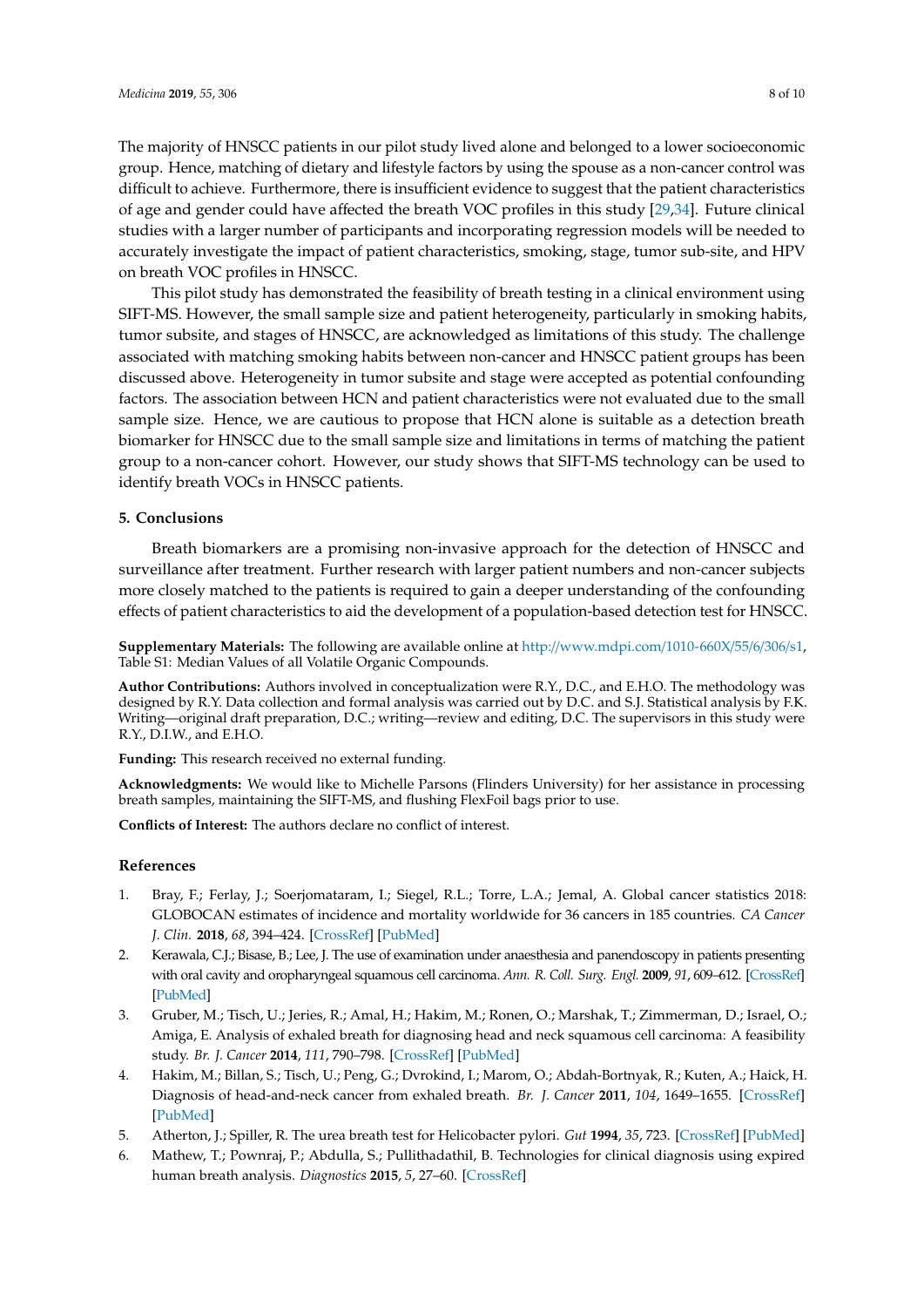- <span id="page-8-0"></span>7. Amann, A.; de Lacy Costello, B.; Miekisch, W.; Schubert, J.; Buszewski, B.; Pleil, J.; Ratcliffe, N.; Risby, T. The human volatilome: Volatile organic compounds (VOCs) in exhaled breath, skin emanations, urine, feces and saliva. *J. Breath Res.* **2014**, *8*, 034001. [\[CrossRef\]](http://dx.doi.org/10.1088/1752-7155/8/3/034001) [\[PubMed\]](http://www.ncbi.nlm.nih.gov/pubmed/24946087)
- <span id="page-8-1"></span>8. Garcia, R.A.; Morales, V.; Martin, S.; Vilches, E.; Toledano, A. Volatile organic compounds analysis in breath air in healthy volunteers and patients suffering epidermoid laryngeal carcinomas. *Chromatographia* **2014**, *77*, 501–509. [\[CrossRef\]](http://dx.doi.org/10.1007/s10337-013-2611-7)
- <span id="page-8-8"></span>9. Leunis, N.; Boumans, M.L.; Kremer, B.; Din, S.; Stobberingh, E.; Kessels, A.G.; Kross, K.W. Application of an electronic nose in the diagnosis of head and neck cancer. *Laryngoscope* **2014**, *124*, 1377–1381. [\[CrossRef\]](http://dx.doi.org/10.1002/lary.24463)
- <span id="page-8-9"></span>10. Schmutzhard, J.; Rieder, J.; Deibl, M.; Schwentner, I.M.; Schmid, S.; Lirk, P.; Abraham, I.; Gunkel, A.R. Pilot study: Volatile organic compounds as a diagnostic marker for head and neck tumors. *Head Neck* **2008**, *30*, 743–749. [\[CrossRef\]](http://dx.doi.org/10.1002/hed.20779)
- <span id="page-8-15"></span>11. Van Hooren, M.R.; Leunis, N.; Brandsma, D.S.; Dingemans, A.-M.C.; Kremer, B.; Kross, K.W. Differentiating head and neck carcinoma from lung carcinoma with an electronic nose: A proof of concept study. *Eur. Arch. Oto-Rhino-Laryngol.* **2016**, *273*, 3897–3903. [\[CrossRef\]](http://dx.doi.org/10.1007/s00405-016-4038-x) [\[PubMed\]](http://www.ncbi.nlm.nih.gov/pubmed/27083159)
- <span id="page-8-2"></span>12. Van de Goor, R.; Leunis, N.; van Hooren, M.; Francisca, E.; Masclee, A.; Kremer, B.; Kross, K. Feasibility of electronic nose technology for discriminating between head and neck, bladder, and colon carcinomas. *Eur. Arch. Oto-Rhino-Laryngol.* **2017**, *274*, 1053–1060. [\[CrossRef\]](http://dx.doi.org/10.1007/s00405-016-4320-y) [\[PubMed\]](http://www.ncbi.nlm.nih.gov/pubmed/27730323)
- <span id="page-8-3"></span>13. Li, J.; Peng, Y.; Liu, Y.; Li, W.; Jin, Y.; Tang, Z.; Duan, Y. Investigation of potential breath biomarkers for the early diagnosis of breast cancer using gas chromatography—Mass spectrometry. *Clin. Chim. Acta* **2014**, *436*, 59–67. [\[CrossRef\]](http://dx.doi.org/10.1016/j.cca.2014.04.030) [\[PubMed\]](http://www.ncbi.nlm.nih.gov/pubmed/24815034)
- 14. Phillips, M.; Cataneo, R.N.; Ditkoff, B.A.; Fisher, P.; Greenberg, J.; Gunawardena, R.; Kwon, C.S.; Rahbari-Oskoui, F.; Wong, C. Volatile markers of breast cancer in the breath. *Breast J.* **2003**, *9*, 184–191. [\[CrossRef\]](http://dx.doi.org/10.1046/j.1524-4741.2003.09309.x) [\[PubMed\]](http://www.ncbi.nlm.nih.gov/pubmed/12752626)
- 15. Phillips, M.; Cataneo, R.N.; Ditkoff, B.A.; Fisher, P.; Greenberg, J.; Gunawardena, R.; Kwon, C.S.; Tietje, O.; Wong, C. Prediction of breast cancer using volatile biomarkers in the breath. *Breast Cancer Res. Treat.* **2006**, *99*, 19–21. [\[CrossRef\]](http://dx.doi.org/10.1007/s10549-006-9176-1) [\[PubMed\]](http://www.ncbi.nlm.nih.gov/pubmed/16502014)
- <span id="page-8-4"></span>16. Phillips, M.; Cataneo, R.N.; Saunders, C.; Hope, P.; Schmitt, P.; Wai, J. Volatile biomarkers in the breath of women with breast cancer. *J. Breath Res.* **2010**, *4*, 026003. [\[CrossRef\]](http://dx.doi.org/10.1088/1752-7155/4/2/026003) [\[PubMed\]](http://www.ncbi.nlm.nih.gov/pubmed/21383471)
- <span id="page-8-5"></span>17. Huang, J.; Kumar, S.; Abbassi-Ghadi, N.; Španěl, P.; Smith, D.; Hanna, G.B. Selected ion flow tube mass spectrometry analysis of volatile metabolites in urine headspace for the profiling of gastro-esophageal cancer. *Anal. Chem.* **2013**, *85*, 3409–3416. [\[CrossRef\]](http://dx.doi.org/10.1021/ac4000656)
- <span id="page-8-6"></span>18. Machado, R.F.; Laskowski, D.; Deffenderfer, O.; Burch, T.; Zheng, S.; Mazzone, P.J.; Mekhail, T.; Jennings, C.; Stoller, J.K.; Pyle, J. Detection of lung cancer by sensor array analyses of exhaled breath. *Am. J. Respir. Crit. Care Med.* **2005**, *171*, 1286–1291. [\[CrossRef\]](http://dx.doi.org/10.1164/rccm.200409-1184OC)
- 19. Gordon, S.; Szidon, J.; Krotoszynski, B.; Gibbons, R.; O'Neill, H. Volatile organic compounds in exhaled air from patients with lung cancer. *Clin. Chem.* **1985**, *31*, 1278–1282.
- <span id="page-8-7"></span>20. Chen, X.; Cao, M.; Li, Y.; Hu, W.; Wang, P.; Ying, K.; Pan, H. A study of an electronic nose for detection of lung cancer based on a virtual SAW gas sensors array and imaging recognition method. *Meas. Sci. Technol.* **2005**, *16*, 1535. [\[CrossRef\]](http://dx.doi.org/10.1088/0957-0233/16/8/001)
- <span id="page-8-10"></span>21. Phillips, M.; Cataneo, R.N.; Cheema, T.; Greenberg, J. Increased breath biomarkers of oxidative stress in diabetes mellitus. *Clin. Chim. Acta* **2004**, *344*, 189–194. [\[CrossRef\]](http://dx.doi.org/10.1016/j.cccn.2004.02.025) [\[PubMed\]](http://www.ncbi.nlm.nih.gov/pubmed/15149888)
- <span id="page-8-11"></span>22. Calenic, B.; Amann, A. Detection of volatile malodorous compounds in breath: Current analytical techniques and implications in human disease. *Bioanalysis* **2014**, *6*, 357–376. [\[CrossRef\]](http://dx.doi.org/10.4155/bio.13.306) [\[PubMed\]](http://www.ncbi.nlm.nih.gov/pubmed/24471956)
- <span id="page-8-17"></span>23. Krilaviciute, A.; Heiss, J.A.; Leja, M.; Kupcinskas, J.; Haick, H.; Brenner, H. Detection of cancer through exhaled breath: A systematic review. *Oncotarget* **2015**, *6*, 38643. [\[CrossRef\]](http://dx.doi.org/10.18632/oncotarget.5938) [\[PubMed\]](http://www.ncbi.nlm.nih.gov/pubmed/26440312)
- <span id="page-8-12"></span>24. Oakley-Girvan, I.; Davis, S.W. Breath based volatile organic compounds in the detection of breast, lung, and colorectal cancers: A systematic review. *Cancer Biomark.* **2018**, *21*, 29–39. [\[CrossRef\]](http://dx.doi.org/10.3233/CBM-170177) [\[PubMed\]](http://www.ncbi.nlm.nih.gov/pubmed/29060925)
- <span id="page-8-13"></span>25. Smith, D.; Španěl, P. Selected ion flow tube mass spectrometry (SIFT-MS) for on-line trace gas analysis. *Mass Spectrom. Rev.* **2005**, *24*, 661–700. [\[CrossRef\]](http://dx.doi.org/10.1002/mas.20033) [\[PubMed\]](http://www.ncbi.nlm.nih.gov/pubmed/15495143)
- <span id="page-8-14"></span>26. Španěl, P.; Smith, D. Progress in SIFT-MS: Breath analysis and other applications. *Mass Spectrom. Rev.* **2011**, *30*, 236–267. [\[CrossRef\]](http://dx.doi.org/10.1002/mas.20303) [\[PubMed\]](http://www.ncbi.nlm.nih.gov/pubmed/20648679)
- <span id="page-8-16"></span>27. Buszewski, B.; Kesy, M.; Ligor, T.; Amann, A. Human exhaled air analytics: Biomarkers of diseases. *Biomed. Chromatogr.* **2007**, *21*, 553–566. [\[CrossRef\]](http://dx.doi.org/10.1002/bmc.835) [\[PubMed\]](http://www.ncbi.nlm.nih.gov/pubmed/17431933)